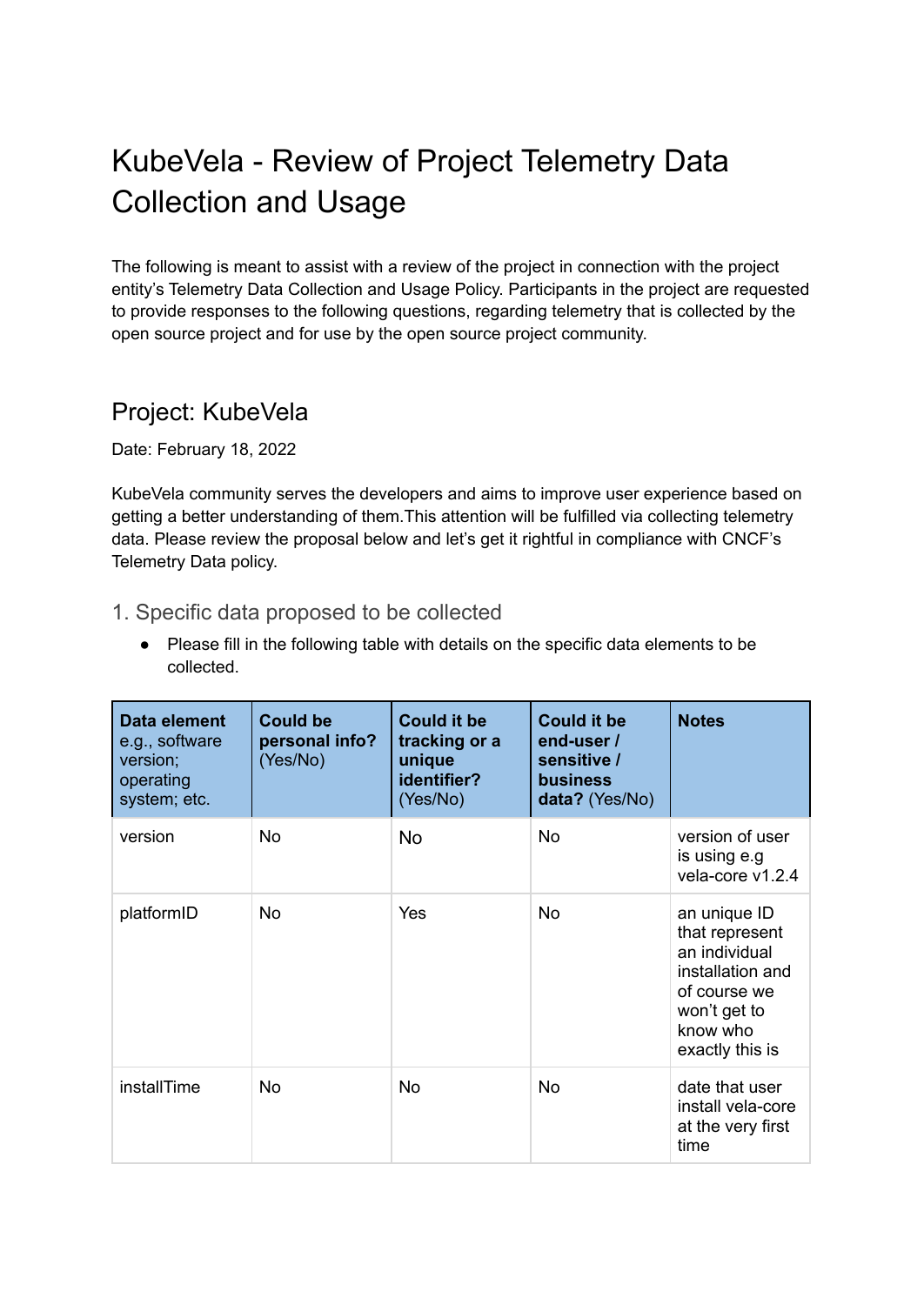| clusterCount        | <b>No</b> | <b>No</b> | <b>No</b> | Index of how<br>many clusters<br>this unique ID<br>possesses. We<br>only know<br>where the<br>counts are<br>located in <10,<br>$<$ 50, $<$ 100,<br>$<$ 500, $<$ 2000,<br>$<$ 5000, $<$ 10000.<br>which helps<br><b>KubeVela</b><br>develop and<br>push<br>Multi-Cluster<br>feature to its<br>limit for user's<br>good             |
|---------------------|-----------|-----------|-----------|-----------------------------------------------------------------------------------------------------------------------------------------------------------------------------------------------------------------------------------------------------------------------------------------------------------------------------------|
| appCount            | <b>No</b> | <b>No</b> | <b>No</b> | Index of how<br>many KubeVela<br>apps this<br>unique ID<br>possesses. We<br>only know<br>where the<br>counts are<br>located in <10,<br>$<$ 50, $<$ 100,<br>$<$ 500, $<$ 2000,<br>$<$ 5000, $<$ 10000.<br>helping<br>community to<br>improve its<br>performance<br>according the<br>analysis of<br>different scale<br>of each user |
| enableAddonLis<br>t | <b>No</b> | <b>No</b> | <b>No</b> | <b>The</b><br>Addon(KubeVel<br>a plugin) lists<br>this user<br>enabled. Then<br><b>KubeVela</b><br>community get<br>to know which<br>Addons are<br>frequent used<br>and deserve to<br>be maintaining<br>in a higher                                                                                                               |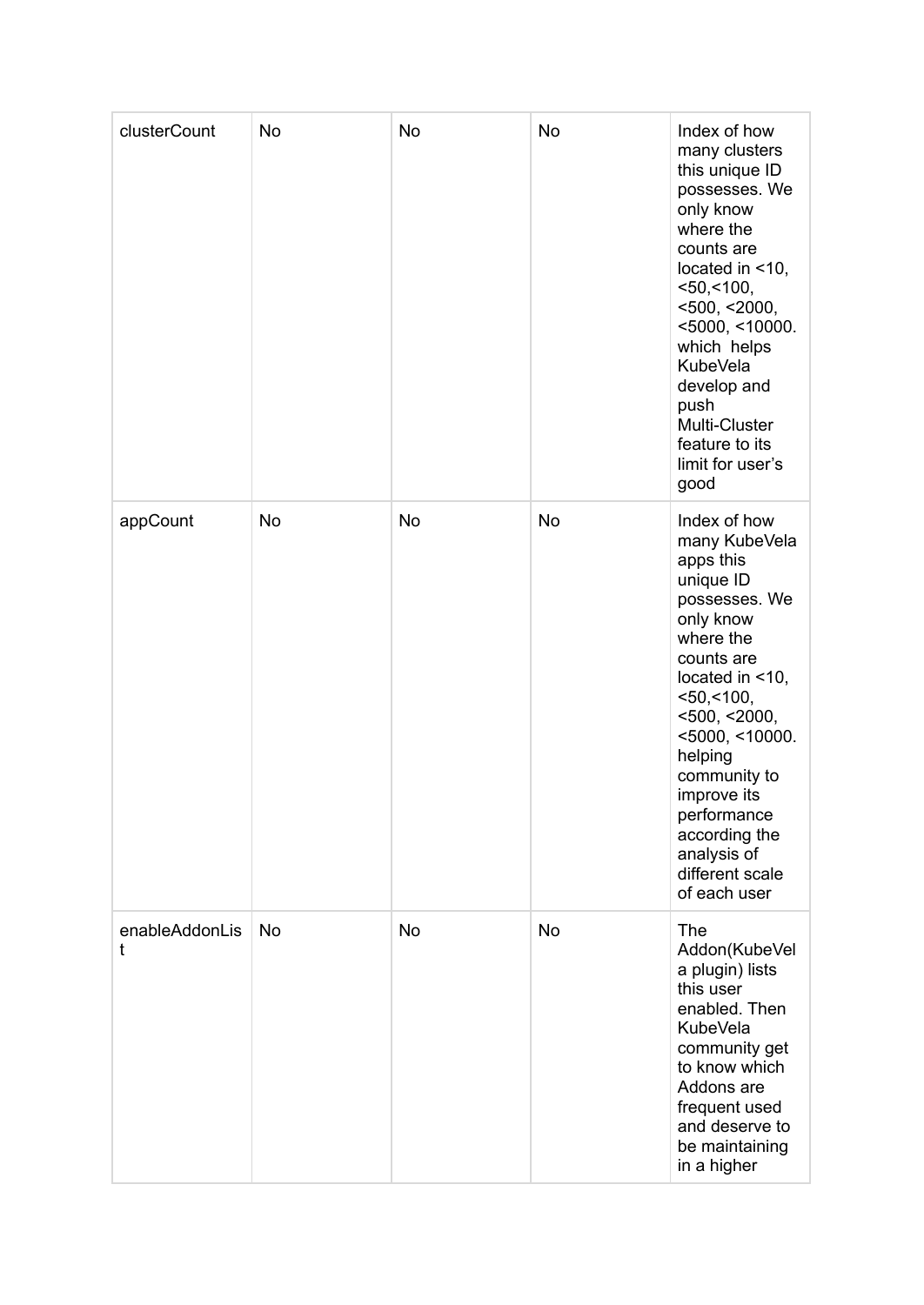|                        |           |           |           | priority                                                                                                                                                                                                                             |
|------------------------|-----------|-----------|-----------|--------------------------------------------------------------------------------------------------------------------------------------------------------------------------------------------------------------------------------------|
| xDefinitionTopLi<br>st | <b>No</b> | <b>No</b> | <b>No</b> | The definition<br>list(KubeVela<br>major feature)<br>this user<br>enabled. Then<br><b>KubeVela</b><br>community get<br>to know which<br>features are<br>frequent used<br>and deserve to<br>be maintaining<br>in a higher<br>priority |
| requestTime            | <b>No</b> | <b>No</b> | <b>No</b> | The date of the<br>data package<br>is uploaded.<br>Only be sent<br>once a day.                                                                                                                                                       |
| browserInfo            | <b>No</b> | <b>No</b> | <b>No</b> | Includes<br>browser type,<br>version, and<br>screen width.<br>This is for<br>VelaUX(UI<br>Dashboard)<br>adaption for<br>better user<br>experience                                                                                    |

- If there is public documentation on the project site describing this data, please also provide a URL to that documentation:
	- After this proposal get approved, the KubeVela Community will update this public [reference](https://kubevela.io/docs/reference/user-improvement-plan) page

### 2. User notification and opt-in

- Please describe how users are notified (1) that telemetry will be collected; and (2) which specific data elements will be collected:
	- an alert window will be popping up when the user installs VelaUX. **Note that, if they choose not to join the plan, they're still free to use VelaUX. It's not a requirement. Furthermore, the user will have the option to opt-out in VelaUX at any time.**
	- all the elements as above
- If there is public documentation on the project site or in the project source code with the particular notices, please also provide a URL:
	- GitHub repo: **[VelaUX.](https://github.com/oam-dev/velaux) The source code will be under public examination.**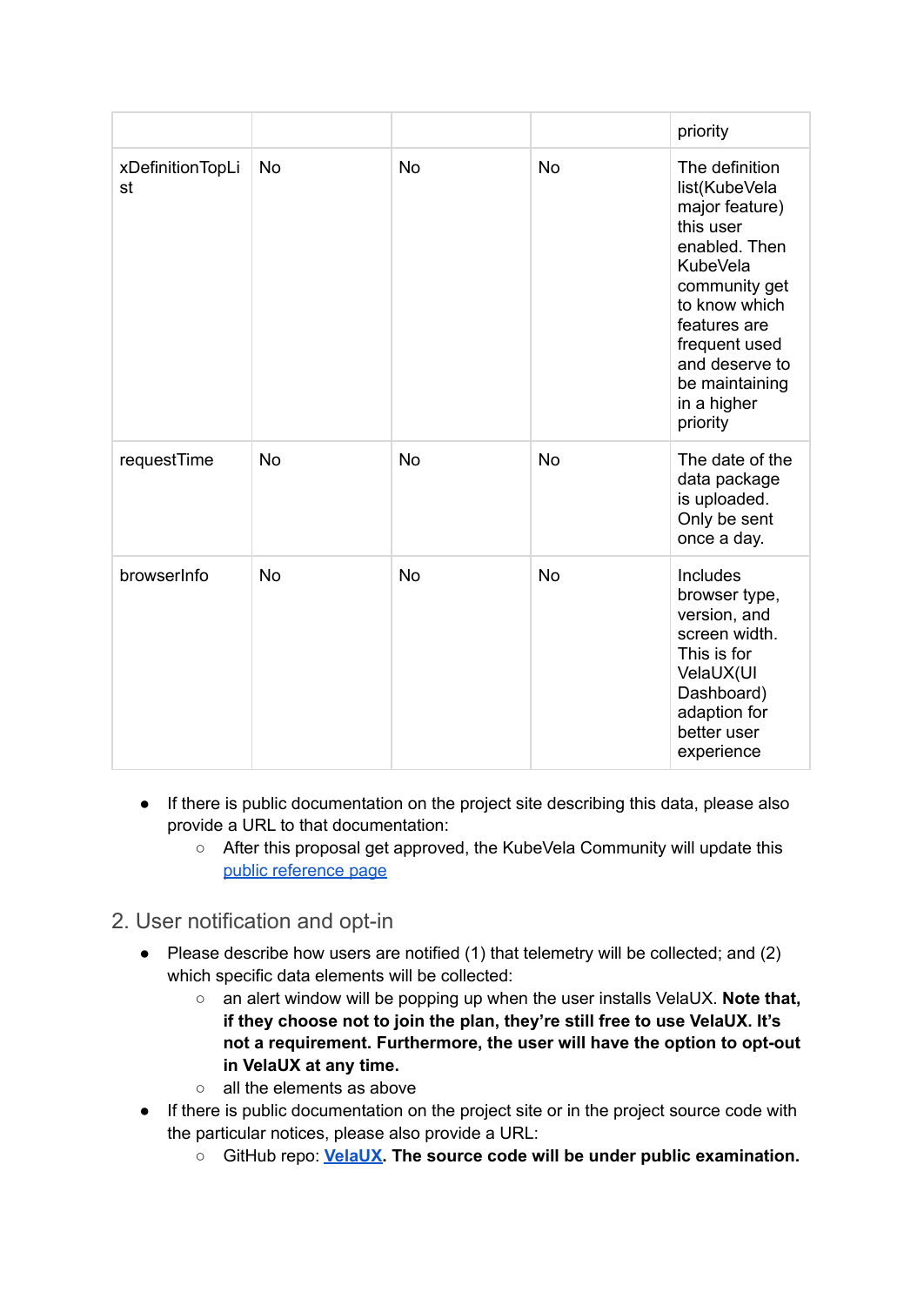- Is the telemetry only collected and shared if the user voluntarily opts into collection? (As opposed to, collecting data unless the user opts out.)
	- This is true
- Is the user able to select between only sharing certain data elements, but not others? ○ Temporarily they couldn't
- How does notification and opt-in function if the software is installed and runs in a fully-automated installation (e.g., where there is no user who sees the notice and affirmatively clicks the "I consent" button)? Would telemetry data ever be collected in this type of scenario?
	- No. We plan to notice user in each version(e.g. v1.2.x -> v1.3.x) upgrading and get their consent every time
- 3. Storage and use of collected data
	- Please describe where the telemetry data is collected and stored (e.g., on which servers / repos; where they are physically located, if known):
		- **Alibaba Cloud account's server. Registered via an gmail account([oamdev2020@gmail.com\)](mailto:oamdev2020@gmail.com) that privately shares between the maintainers in KubeVela Community Contributor [Membership](https://github.com/oam-dev/kubevela/blob/b54ddf4c1cdd3b1dd95880f6b4b881f7f2a5b2f3/OWNERS_ALIASES#L19) List**
	- Who administers and has access to the servers where data is stored? the maintainers in KubeVela Community Contributor [Membership](https://github.com/oam-dev/kubevela/blob/b54ddf4c1cdd3b1dd95880f6b4b881f7f2a5b2f3/OWNERS_ALIASES#L19) List
	- Are all participants in the project community permitted to view and use the collected telemetry data? Or only particular participants / community members?
		- all contributors in KubeVela Community Contributor [Membership](https://github.com/oam-dev/kubevela/blob/master/OWNERS_ALIASES) List

#### 4. Security mechanisms

- Is there a documented way that an organization could block the telemetry data from being collected from their systems, even if one of their employees inadvertently approves it?
	- Temporarily not. But **the user has the option to opt-out in VelaUX at any time.**
- Is there a reasonable possibility that including telemetry functionality opens up security vulnerabilities?
	- No. The collecting process will be secured in a way of HTTPS request.
- If so:
	- What steps are taken to mitigate this?
	- If a user does not opt into telemetry data collection, would this risk be fully mitigated?

### 5. Future changes

If the project plans to extend the scope of telemetry collection in the future (e.g. to begin collecting new types of data), or if the answers given above would change, please update this form and notify us so that we can quickly review the updated proposal.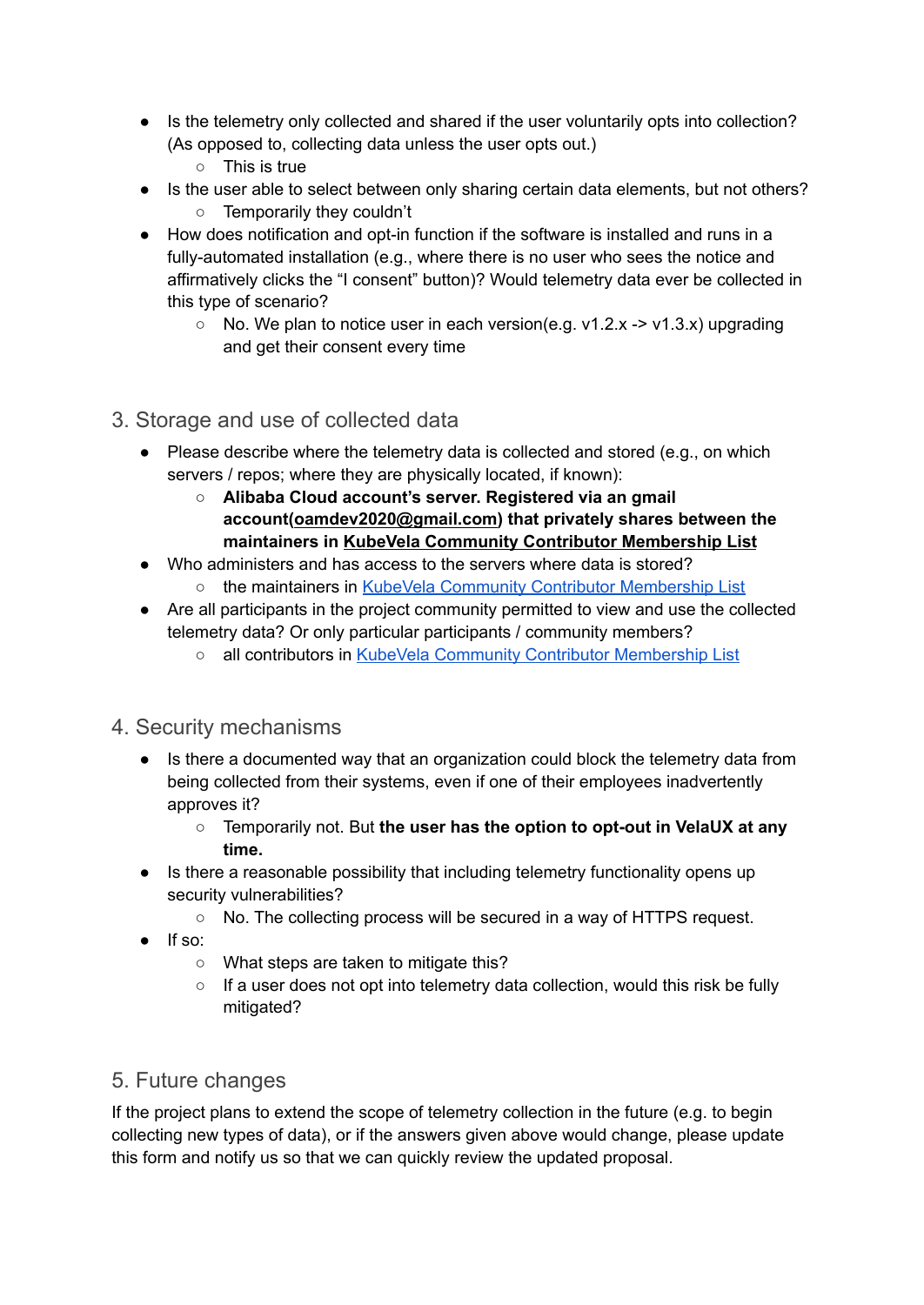# 2022-03-07 Comments from LF review

Overall, the proposed telemetry data collection and usage generally looks good. There are a few follow-up comments and questions -- please let us know your thoughts in a response below the following.

- 1. Specific data proposed to be collected:
	- **○ clientIP: Please note that IP addresses in some circumstances and jurisdictions may be subject to data privacy protections, and may reveal personal or business information that should not be incorporated into the telemetry data.**
		- **■ If the goal is to collect information about e.g. the geographical region where the installer is located, could there be another mechanism to collect that information, perhaps by just asking the user at the time that they opt into participating in the telemetry?**
	- **○ browserInfo: Just to confirm, is there anything in the metadata collected in this data element that could be used to fingerprint or track users?**
- **2. User notification and opt-in:**
	- **Is telemetry only collected if VelaUX is used? If a user were to use Kubevela without VelaUX, is it possible that telemetry data would be collected from them?**
	- **For the question "Is the user able to select between only sharing certain data elements, but not others?", the response says "Temporarily they couldn't". Can you please clarify what this means?**
- **3. Storage and use of collected data:**
	- **The service where the collected telemetry data is stored should be a CNCF-owned account. Is that currently the case? It's fine for the Kubevela maintainers to administer it, but the account should be CNCF-owned and should have access by CNCF/LF IT staff.**
	- **It looks like the data is currently viewable by contributors who are listed on the OWNERS\_ALIASES list. Please note that the telemetry data should be accessible to any participants in the Kubevela contributor and user community. It doesn't need to be stored in a world-readable fashion, but if it isn't then there should be a process for interested users to make a request to gain access for appropriate reasons for the benefit of the Kubevela community. Is that something that you can add to the community documentation, for the way that people can make those sorts of requests?**
- **4. Security mechanisms:**
	- **We understand that there isn't currently a way for an organization to block telemetry data across their systems. Is there a particular known address / endpoint to which the telemetry is sent? If so, it would be good to document that, so that organizations could have the option to block that endpoint (using their own firewall setups) if they choose to do so.**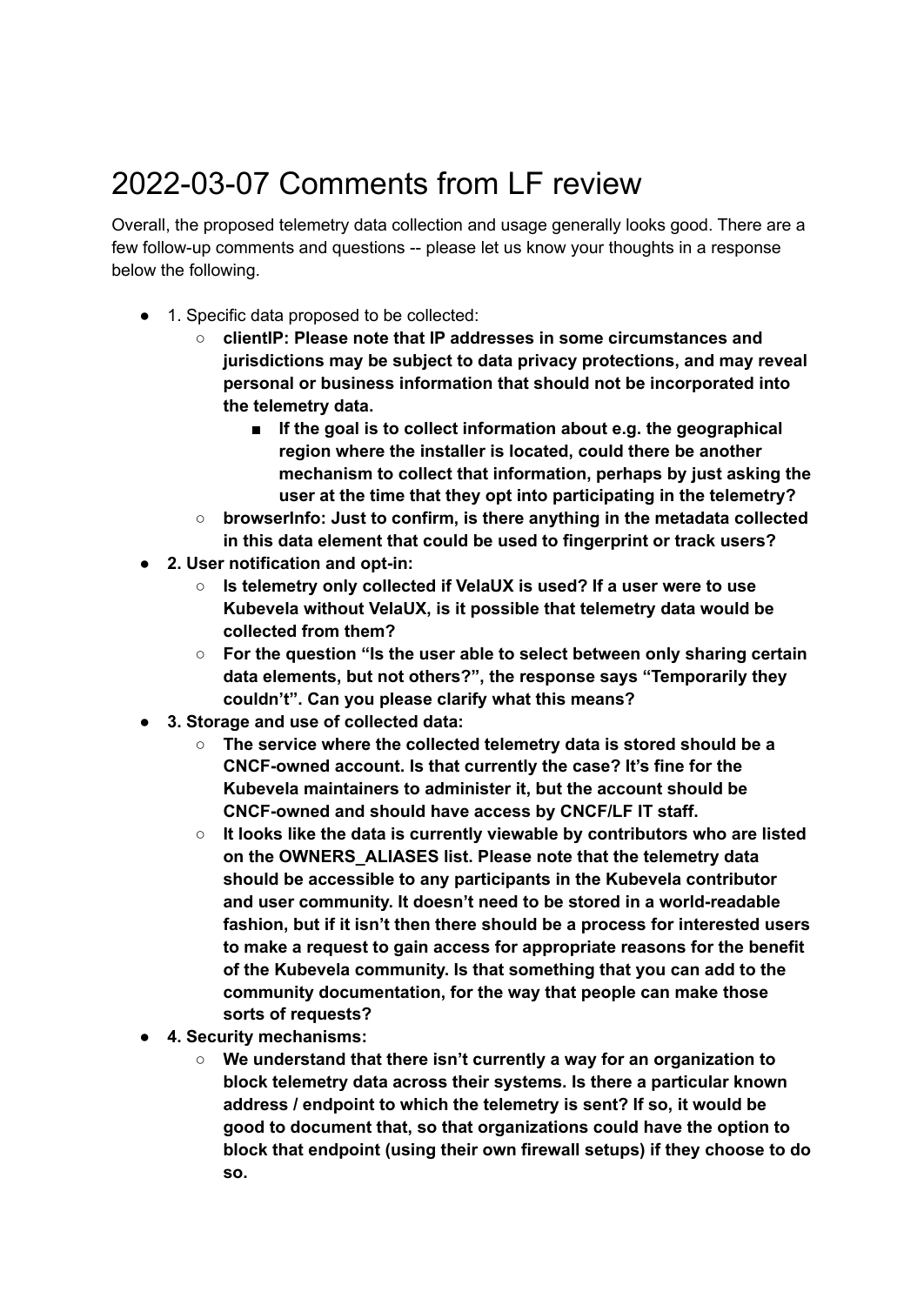# 2022-03-07 Replies on KubeVela side

Thanks for so much walking through all the details. Let's sort those out one by one.

- 1. Specific data proposed to be collected:
	- clientIP: Please note that IP addresses in some circumstances and jurisdictions may be subject to data privacy protections, and may reveal personal or business information that should not be incorporated into the telemetry data.
		- If the goal is to collect information about e.g. the geographical region where the installer is located, could there be another mechanism to collect that information, perhaps by just asking the user at the time that they opt into participating in the telemetry?
		- **■ KubeVela: Understand your concern. To ensure personal or business information is secure, we decided to change it from clientIP to region. This means we'll not record the clientIP of users but rather call an IP-to-Region service to locate the region. Let us know if this is more appropriate.**
- 2. User notification and opt-in:
	- Is telemetry only collected if VelaUX is used?
		- **■ KubeVela: Yes.**
	- If a user were to use Kubevela without VelaUX, is it possible that telemetry data would be collected from them?
		- **KubeVela: No.**
	- For the question "Is the user able to select between only sharing certain data elements, but not others?", the response says "Temporarily they couldn't". Can you please clarify what this means?
		- **KubeVela: Users can only choose to opt-in or not opt-in. But they can't select specified metadatas when choosing to opt-in.**
- 3. Storage and use of collected data:
	- The service where the collected telemetry data is stored should be a CNCF-owned account. Is that currently the case? It's fine for the Kubevela maintainers to administer it, but the account should be CNCF-owned and should have access by CNCF/LF IT staff.
		- **KubeVela: We can do that. Register a new alibaba cloud account, set up the collaboration team of maintainers and transfer the ownership of the account to CNCF/LF staff. The only problem here is that it'll have costs. Would it be possible for CNCF to cover the expense or the community to cover by ourselves? Either way is okay for us.**
	- It looks like the data is currently viewable by contributors who are listed on the OWNERS\_ALIASES list. Please note that the telemetry data should be accessible to any participants in the Kubevela contributor and user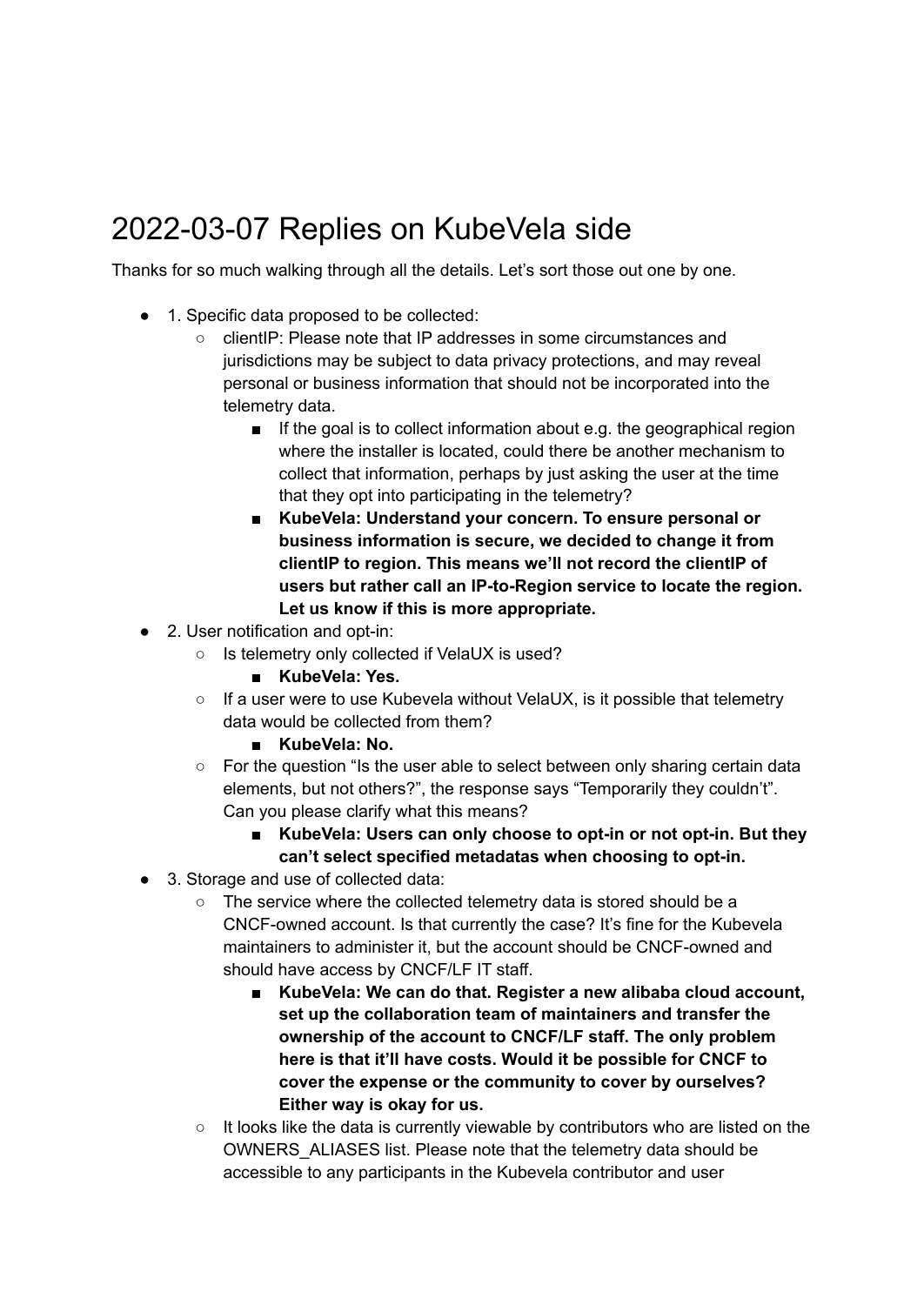community. It doesn't need to be stored in a world-readable fashion, but if it isn't then there should be a process for interested users to make a request to gain access for appropriate reasons for the benefit of the Kubevela community. Is that something that you can add to the community documentation, for the way that people can make those sorts of requests?

- **KubeVela: Yes, this sure works. We'll add a request process into the KubeVela.io official doc that allows every member of the community to view all datas.**
- 4. Security mechanisms:
	- We understand that there isn't currently a way for an organization to block telemetry data across their systems. Is there a particular known address / endpoint to which the telemetry is sent? If so, it would be good to document that, so that organizations could have the option to block that endpoint (using their own firewall setups) if they choose to do so.
		- **KubeVela: Sure, we're planning to use [telemetry.kubevela.io](http://telemetry.kubevela.io) which is fully under CNCF administration.**

## 2022-03-09 LF responses

Thank you for the replies -- this is extremely helpful. I think this resolves most of the issues we raised, though there are a couple we'd like to follow up on -- see my notes in blue below:

**Regarding clientIP / region**: *KubeVela: Understand your concern. To ensure personal or business information is secure, we decided to change it from clientIP to region. This means we'll not record the clientIP of users but rather call an IP-to-Region service to locate the region. Let us know if this is more appropriate.*

#### **LF response**:

- Thank you -- this is very helpful to switch to region. That said, would the "IP-to-Region service" still involve using a third-party service to determine the region? It would still likely be preferable to avoid sending their IP address data to a third party to determine the region.
- Is there a reason that it would not work to just ask the user their region at the same time when they opt into the telemetry (particularly as this would perhaps be more accurate region data anyway)? If not, then at a minimum you'll want to disclose at the point of opt-in that if they opt into telemetry, then their IP address data will be sent to the third party service.

**Regarding browserInfo**: I didn't see a response to the earlier question about browserInfo - am I correct in assuming that this won't be detailed enough metadata to enable any form of fingerprinting or tracking?

**Regarding CNCF account ownership**: *KubeVela: We can do that. Register a new alibaba cloud account, set up the collaboration team of maintainers and transfer the ownership of the account to CNCF/LF staff. The only problem here is that it'll have costs. Would it be possible for CNCF to cover the expense or the community to cover by ourselves? Either way is okay for us.*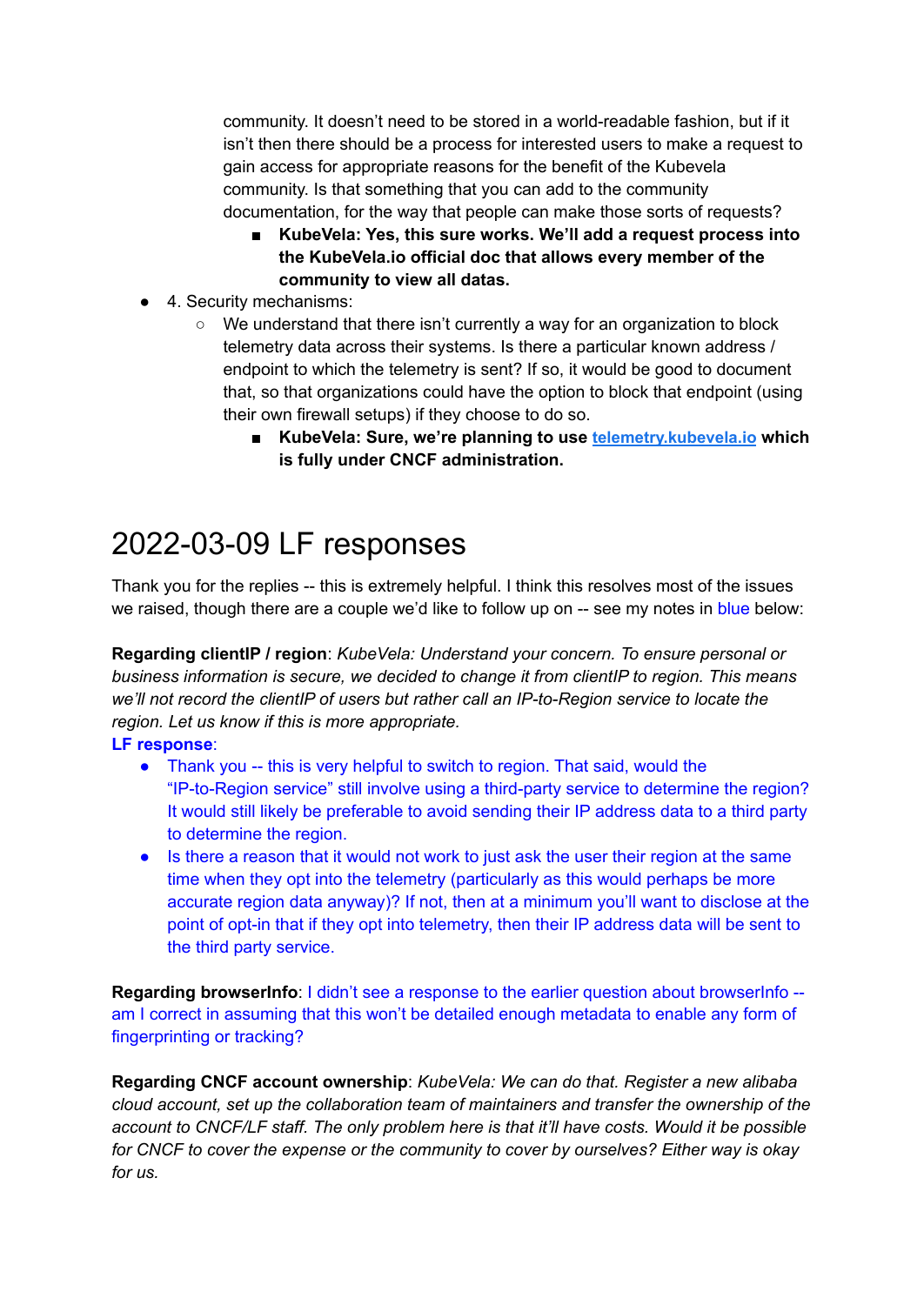**LF response**: Thank you -- I've been responding from the LF legal team viewpoint, but I'll raise this to the CNCF folks so that they can coordinate with you on this. Thanks!

### 2022-03-14 Replies on KubeVela side

Thanks and let's wrap up for the last several issues. Here are follow-ups:

#### **LF response**:

- Thank you -- this is very helpful to switch to region. That said, would the "IP-to-Region service" still involve using a third-party service to determine the region? It would still likely be preferable to avoid sending their IP address data to a third party to determine the region.
- Is there a reason that it would not work to just ask the user their region at the same time when they opt into the telemetry (particularly as this would perhaps be more accurate region data anyway)? If not, then at a minimum you'll want to disclose at the point of opt-in that if they opt into telemetry, then their IP address data will be sent to the third party service.
	- KubeVela: Agreed. We removed the column *region* from that table. I assume it's a safer and more secure way to do an CNCF-approved publish questionnaire to get the user's region in future.

**Regarding browserInfo**: I didn't see a response to the earlier question about browserInfo - am I correct in assuming that this won't be detailed enough metadata to enable any form of fingerprinting or tracking?

● KubeVela: My bad, had missed this one. Your aussming is totally accurate and it's impossible to track users via *browserInfo* which only tells about user's browsers not the users themselves, this helps VelaXU(a web application) to polish its user experience.

The rest is all set. Thanks again.

### 2022-03-14 LF final comments and approval

- Thank you for the final set of responses. Per your note above, I'm deleting the "region" row from the analysis table in the first section above. If you can accept that change in the data documentation, then we should be good to go.
- I understand that the CNCF team will likely be working with you to transition over to a storage account for the data that is under CNCF admin and billing. I understand also that there are some updates to the user-facing documentation that you'll be making, as discussed above.
- With those pending changes, LF has approved Kubevela's telemetry collection as described in this document.